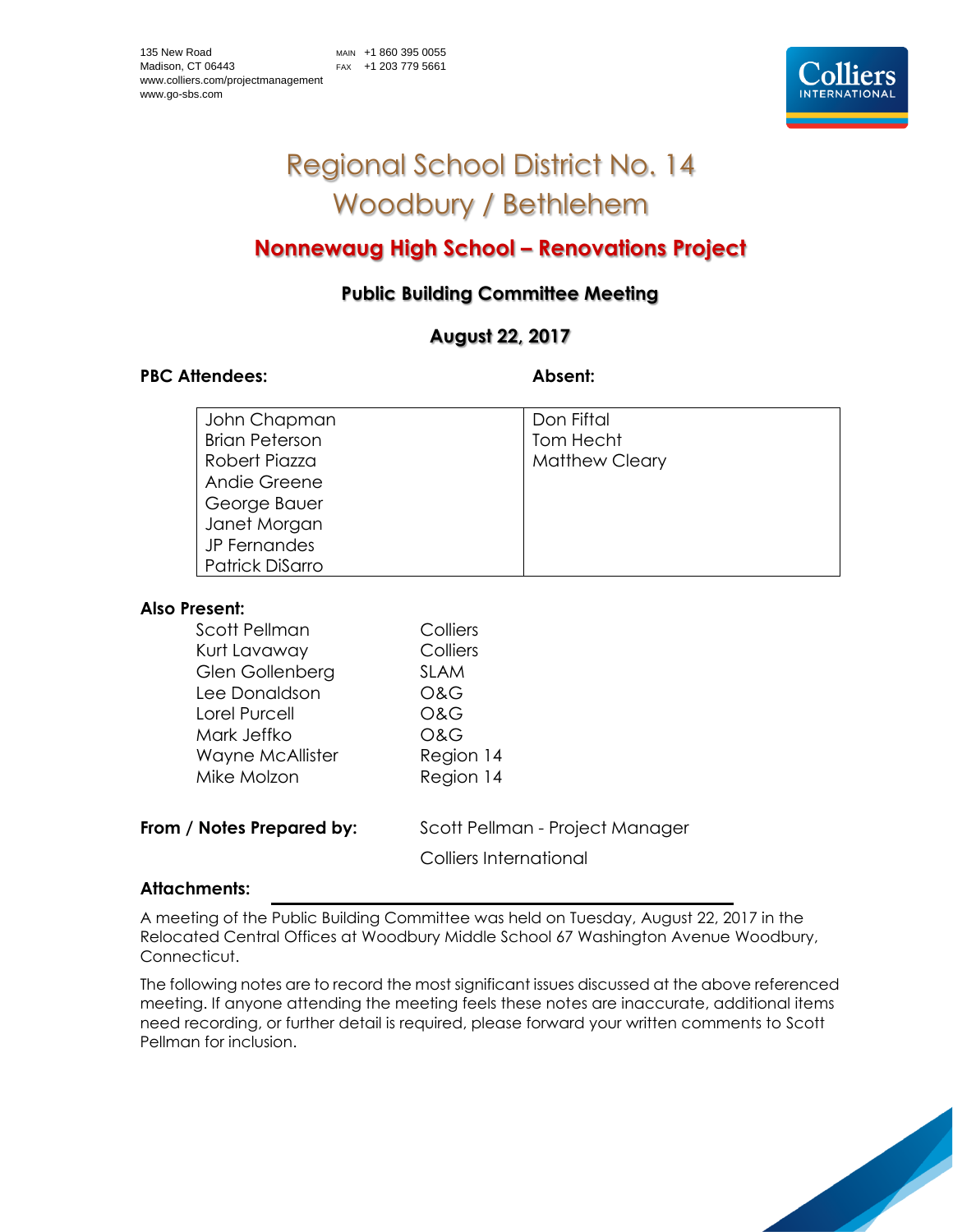

- 1. Call to Order John Chapman called the meeting to order at 6:35 PM.
- 2. OPM Report Scott Pellman reported on the following:
	- **Phase1Construction update** Nonnewaug High School administration moved into the Central Office space on August 15<sup>th</sup>. The asbestos abatement was completed last Friday the 18th. The school opened today for freshman orientation, it was all hands-on deck and there will be a walk-through of the project this Friday with the contractors to ensure that all areas are buttoned up prior to the first day of school on the 30<sup>th</sup>. There are a few proposal requests that are being finalized by O&G, the project is currently on budget with a phase 1 credit of approx. \$16,500 for contract allowances not used. This credit will be partially offset by proposal requests for additional work that O&G will outline at the next PBC meeting.
	- **Construction Document Budget**  The O&G 90% construction document estimate was received on August 7, 2017 and showed the project approx. \$650,000 over budget. The team reviewed the estimate and there was a day long reconciliation meeting at SLAMS office on 8-11-17 which reviewed all aspects of the project. The meeting identified alternates that were still being carried in the budget along with a number of other clarifications including pavement section reductions based on the updated geotechnical work. Revised documents and estimates were provided by SLAM and O&G on 8-16-17 and there was a lengthy conference call to finalize the 90% construction document budget. After all revisions and clarifications were incorporated into the estimate the project is on budget without incorporating any additional VE or alternates. An updated project budget was distributed to the committee.

Robert Piazza asked how the bids alternates work, is the construction contingency used for alternates and when would you look to start using contingency for alternates? Response - Kurt Lavaway explained that the owner's construction contingencies are used for unforeseen conditions and are not carried to fund alternates. The construction managers GMP contingency is carried to cover items that were not assigned to a contractor in the bidding process. The majority of the alternates can be accepted at or near the end of the project and remaining contingency money can be used to fund alternates if available. Glen Gollenberg added that all alternates except windows can be implemented late, windows will require an earlier decision.

Janet Morgan stated that the safety committee would prefer not to have the corridor to VoAg included in the base project. The students could use badges to operate the electronically controlled doors between the main building and VoAg. This will be confirmed with Maryann Aiken and discussed with the team at the next security meeting. John Chapman would like to review this request with the team and asked if there would be a cost for badges that would be provided to the students. Due to the complexity of removing all the details from the documents and the time remaining to complete the documents the connector addition may be included in the project as an alternate.

Brian Peterson asked about the VoAg connector enclosure and how control would be maintained? Response – Janet Morgan stated that the recommendation not to install the connector would allow the region to monitor the students better using badges which would identify who is late when the students passed through the electronically controlled doors. Janet also noted that the students go out to the barn and the hydroponic fields so they are outside the building already. The infill was not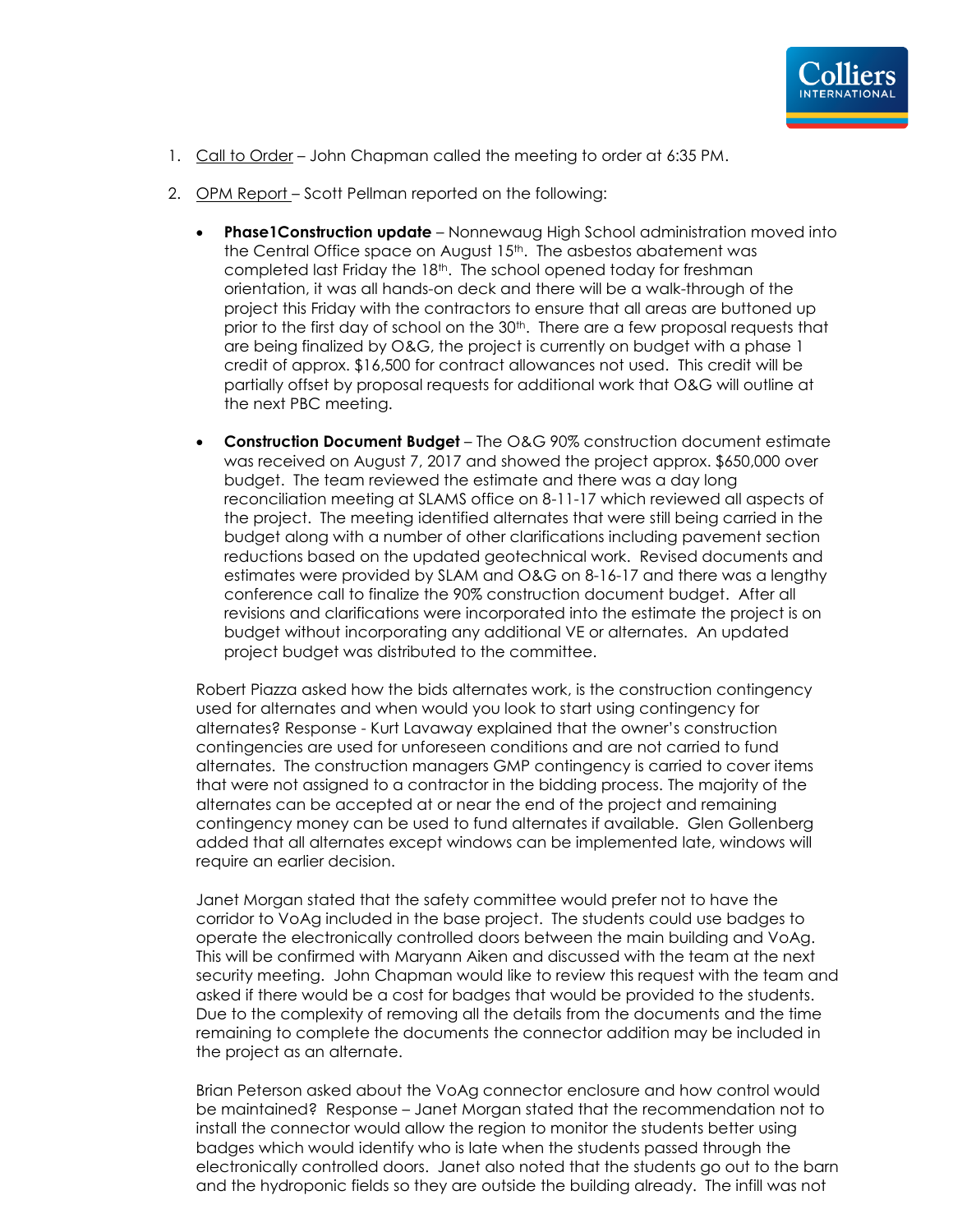

design to be solid or heated so either way the students would still move through the elements**.**

- **Additional VE list**  The list of potential value engineering (VE) items previously not accepted along with additional suggestions created during the contract document estimate reconciliation meeting were reviewed with the committee. It was noted that value engineering decisions are not needed to meet the budget estimate and the design team did not recommend acceptance of any of the VE suggestions.
	- o Kurt Lavaway asked SLAM if the metal panels in the auditorium were removed would it effect acoustics? Glen Gollenberg stated that he needed to check with the acoustical engineer.
	- o Each of the classrooms will receive infrastructure to install 3 additional monitors for group project use. This will allow monitors to be purchased later and installed that are in addition to the one interactive monitor that is currently included in the project.
	- o The water heater change was not recommended
	- o The gymnasium floor has water damage and replacement is still recommended.
	- o Glen Gollenberg will have the security consultant explore the potential reduction of the number of cameras. Any potential reduction will be reviewed with the security committee. One thought would be a reduction of cameras in the stairwells. O&G industries feels that the number of cameras are excessive compared to other schools they have constructed. This value engineering suggestion targeted 10 camera locations. The estimated cost of the credit included the camera, mounting brackets, installation and infrastructure.
	- o The chiller warranty reduction was not recommended.
- **Alternates List –** The list of accepted alternates was reviewed, there was one additional alternate added to the list since the DD phase for the replacement of the existing exterior security cameras. There was a concern raised in a coordination meeting with the security consultant and Wayne McAllister that the existing camera resolution was not adequate.

Patrick DiSarro question if the resolution of the cameras would be admissible in court. Kurt Lavaway noted that the comment on the camera resolution needs to be confirmed and that the security consultant deals with the top of the line equipment. When entering the building you need to be able to get face recognition. Glen Gollenberg added that the security requirements imposed by the State are not governing this project due to the project funding approval that pre-dated the requirements however, the design team is doing their best to incorporate the standards where applicable.

Patrick DiSarro would like to attend the safety committee meeting**.** 

• **Document Reviews** – There will be a phasing constructability meeting at SLAMS office tomorrow afternoon. Document comments from the code reviewer have been provided to the design team and they are addressing the comments.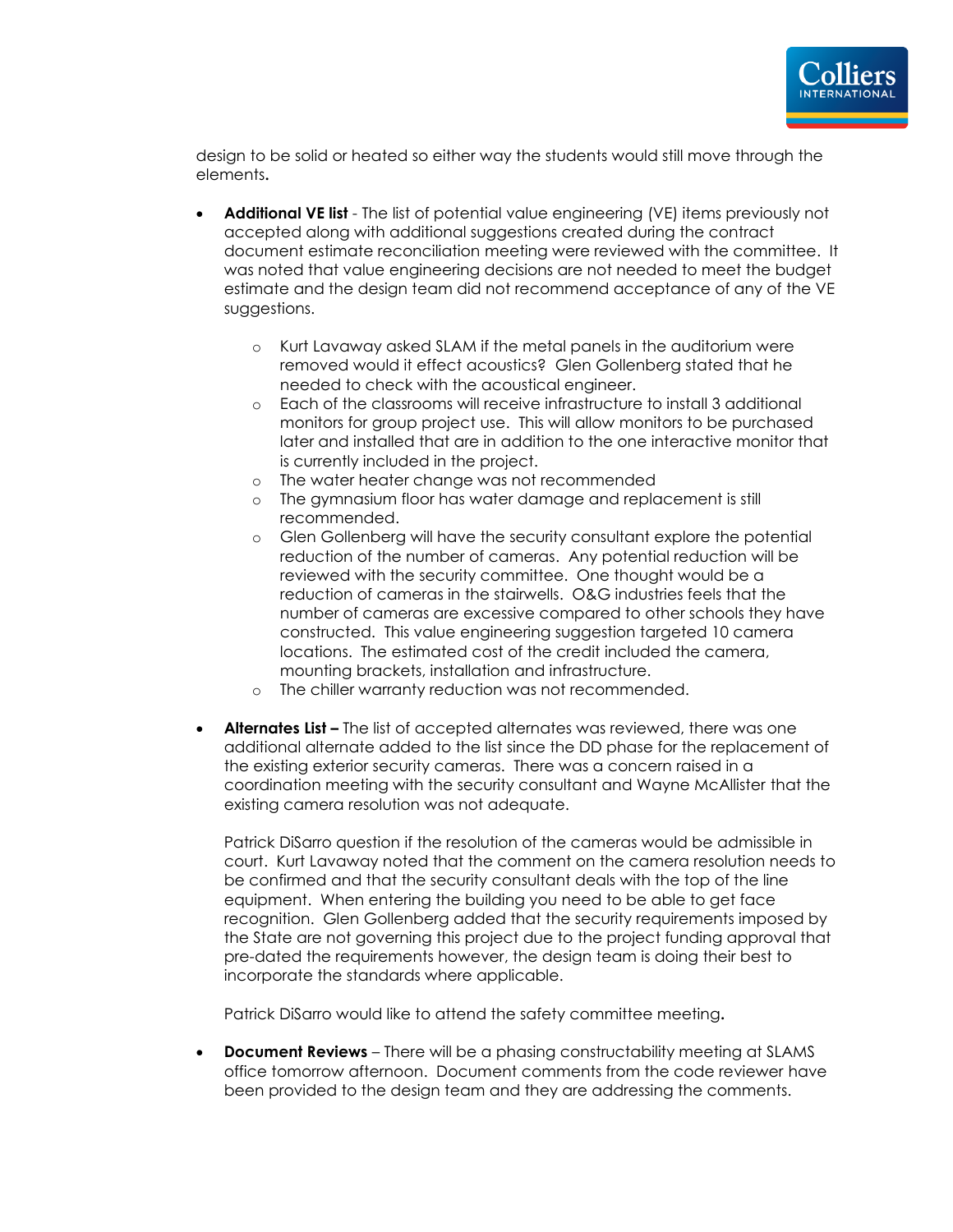

- **Pavement testing** The report is being finalized and the geotechnical engineer has spent additional time coordinating other aspects of the project with the design team. Those efforts translated into final pavement and walkway base material recommendations and thicknesses that resulted in significant pavement cost reductions. There will be a minor additional cost for the added VE and base clarification services. Approx. \$3,500.
- **Slab Moisture testing** Moisture testing protocol information was sent to the building committee on Monday 8-7-17 describing the testing methodology. The initial tests showed high relative humidity levels in the slabs on grade as well as elevated slab areas. SLAM is currently reviewing the flooring materials for all areas and will comment on any requirements for the application of topical vapor barriers if needed to meet the manufacturers installation tolerances. These tests provided a basis for the design team to quantify areas that may require mitigation so the budget can carry money for the potential installation of a topical vapor barrier. The project specifications require the flooring contractor to perform their own tests prior to installing the flooring. The flooring contractor has to accept the existing conditions as part of their installation. The project budget has encumbered the cost of a topical vapor barrier if required for flooring installation in areas identified as having moisture issues.
- **Schedule** The project is on schedule, the State has moved the PCR date to September 22, 2017.
	- o Target for ED042 approval by building committee and BOE on September 5<sup>th</sup>. (building committee special meeting) Janet Morgan will confirm the BOE meeting date.
	- $\circ$  The current date for the state PCR review is September 22<sup>nd</sup> at 9:00am
- **Finance Sub Committee –** The need for a finance subcommittee was discussed further. John Chapman noted that it would be good to get 3 people on the committee, Brian, Andy and 1 more person, Robert Piazza volunteered. John would like to check with Wayne McAllister to set the committee up properly so they can have the ability to approve change orders up to a certain amount. The committee will also review all requisitions and report to the PBC at the regular meetings. There is also a need to establish a limit of change order approval for Wayne and Dr. Anna to authorize funds that require immediate approval to keep the project on schedule. Kurt Lavaway will provide an outline.
- **Agronomist proposal** The proposal has been revised not to exceed \$2,050 The agronomist will generate the turf management plan and provide scope and specifications so the design team can get a complete bid on what needs to be done at the field.

Andie Greene stated that the timing is not great as the fields are being used and questioned what impacts the testing might have to the fields. Response – Glen Gollenberg noted that the landscape architect reviewed the testing procedures with the consultant who would be required to put the field back into a playable condition. It is believed that the testing will only involve hand tools and will confirm what he is doing. John Chapman wants to make sure there is adequate sampling and verification. The proposal requires further clarification of the scope, Andie to provide feedback.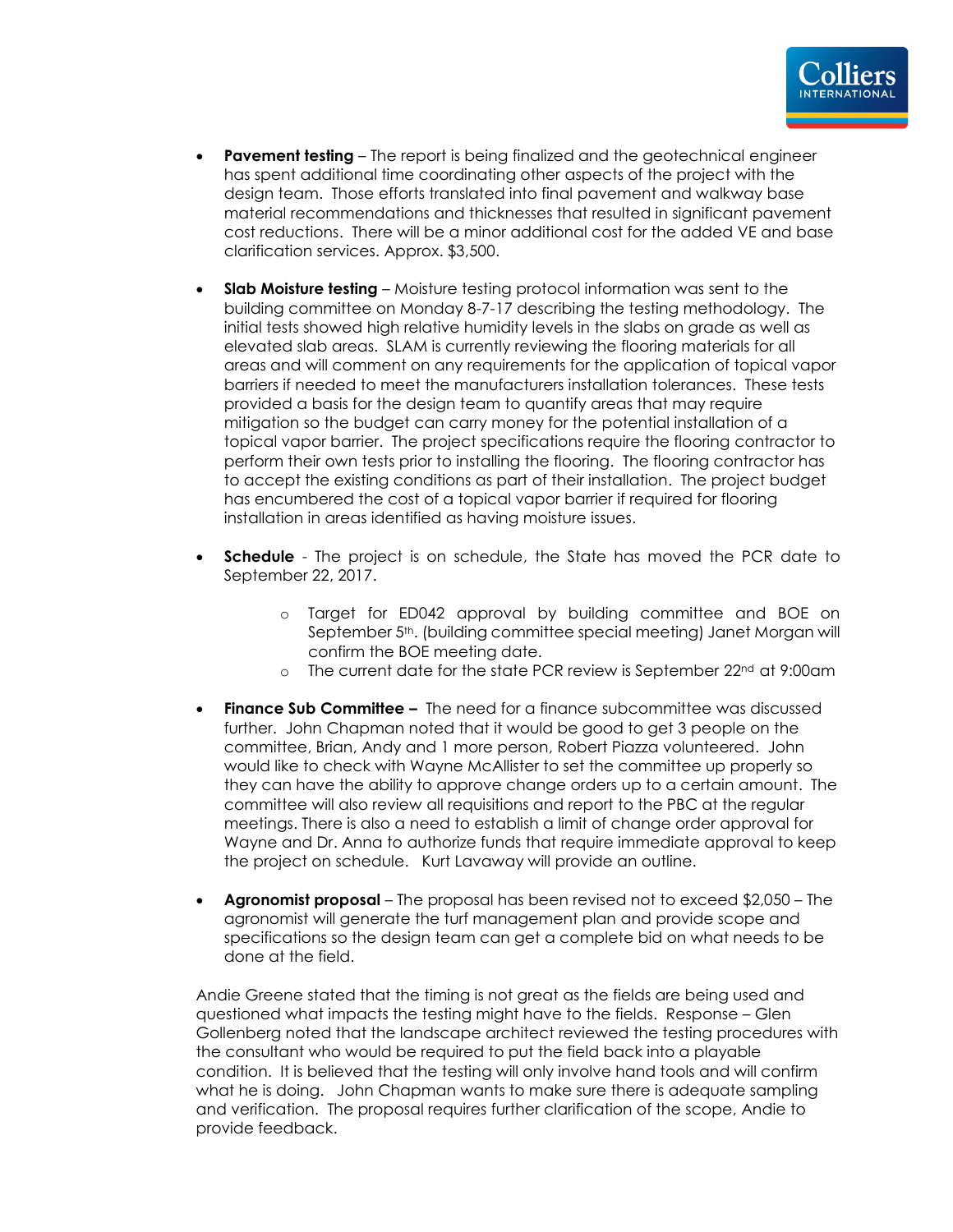

• **Application for payment #1 for phase 1 work** – John Chapman presented the application.

O&G provides a pencil copy which is reviewed by the design team and Colliers, the application is marked up and goes back to the CM for revisions, the architect will sign it and Colliers will also stamp.

George Bauer asked if Wayne reviewed the application? Response - Yes Wayne signed it. There is a 5% retainage on the invoice.

### **Motion to approve August 8th Phase 1 O&G application for payment #1 for period ending 7-31-17 for a total of \$459,032. by John Chapman, Seconded by George Bauer – All in favor - unanimous**

- 3. Architects progress update Glen Gollenberg
	- **Design progress** There is not much to add, SLAM is working to meet the deadlines and respond to comments for the State as well as QA/QC. The final document coordination will not add more than the design contingency to keep us on budget.

JP Fernandes– has O&G done a constructability review? Response - Yes

Glen noted that the State is picky on the approval of the SCG-042. Janet Morgan requested that the team provide information on what they are approving for the SCG-042 in a written form. George Bauer stated that many of the BOE members have seen the community presentation. Janet requested a 1-page description of the project.

Andie Green inquired if the design team has all the State permits? Response – SLAM and their consultants are following up, the State permits are still in process and is something that needs to be done as part of the PCR process for bidding approval.

- 4. Construction Manager update Lee Donaldson / Lorel Purcell
	- **Phase 1** The Abatement has been completed and O&G is awaiting close out documents. There are 3 sub phases to the first phase of work. Phase 1.1 admin move to the central Office – the phase has been completed. Phase 1.2 temp classrooms on the second floor – the painter is finishing tomorrow and the cleaning company will be in Wednesday and Thursday to perform the final cleaning. Once the furniture is in its final location the power poles will be installed. The freshman orientation went well, there was a hiccup with the fire alarm but they have found the cause of the problem and the system is functioning properly. A fire alarm consultant will be on site tomorrow to further review the system. Phase 1.3 modifying the existing admin into 5 temp classrooms - The area has been segregated, the demolition is substantially complete and they will be removing debris and framing will commence. The project is on schedule.

John Chapman questioned when the students return will O&G be on campus? Response – Yes, O&G and the contractors will access the old administration area from the back stair to construct the temporary classrooms. On Sept 5<sup>th</sup> Kurt will be presenting the projects to each of the grades and will discuss what they will see for the next year. The students will know what to do and what to avoid, there should be no interaction between students and construction workers.